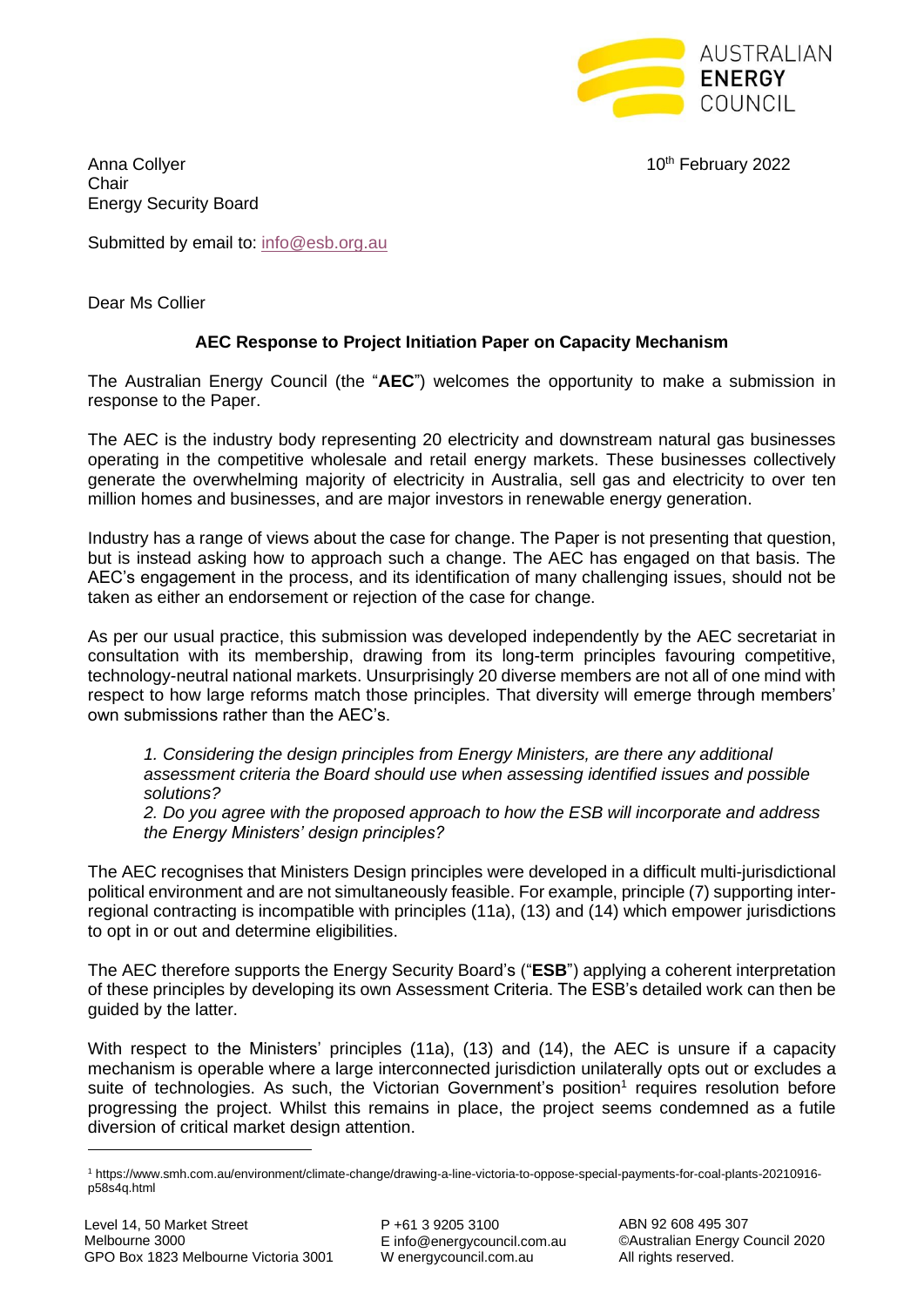The ESB's criterion 1 introduces a new concept in "the level of reliability that governments value". Reliability is understandably of great interest to governments and some of their interventions are justified by a desire to achieve a more conservative outcome than could be justified by a purely economic reliability valuation. However attempting to estimate and include that conservatism in these design principles seems impractical and undesirable. Ultimately the design should only target the long-term interest of customers, assessed empirically through the Value of Customer Reliability<sup>2</sup>. The AEC encourages the ESB to explain to governments the merits of using the Value of Customer Reliability as a guide to market design.

The AEC notes the Energy Ministers' principle (4) "complement existing energy only market design and well-functioning markets for financial contracts, and other reforms in development". To the AEC's mind "complement" implies that the fundamental existing market design should be retained, and that the purpose of any mechanism is to provide additional confidence to stakeholders in respect of the National Electricity Market's ("**NEM**") investment incentives, rather than to replace it. Indeed this interpretation was presented as an outcome of the Post-2025 Review and is supported by the AEC. The AEC considers that this theme of complementarity should be reproduced in an assessment criterion.

With respect to Assessment Criterion (5) Emission Reduction, the AEC understands this is intended to guide the ESB to ensure the mechanism's *compatibility* with jurisdictional environmental objectives, rather than seeing the mechanism *delivering* these objectives. This interpretation is supported.

*3. Are there specific design choices from international capacity markets the ESB should explore in a NEM context?*

*4. Are there other international examples of valuing capacity that the ESB should consider? 5. What design choices do stakeholders consider would work well for the NEM?*

*6. Are there design choices from these international examples that stakeholders consider will not work well in the context of the NEM?*

All market designs are heavily influenced by the circumstances and history of the relevant countries' energy system and contextual policy environments. Whilst international study will be useful, caution should be exercised in assuming that an overseas design is optimum with respect to the NEM's circumstances. Overseas examples should also be considered from a critical perspective, and the ESB should not be afraid to call out examples where outcomes seem sub-optimal.

The AEC membership is experienced with the Wholesale Market of Western Australia (WEM)'s Reserve Capacity Mechanism ("**RCM**"). The membership has found the RCM mostly satisfactory in achieving its objectives, however its relevance may be limited given the very different physical and ownership circumstances of the WEM when compared to the NEM.

Having said that, WA based AEC members are concerned about the RCM's revenue adequacy with respect to investment in the forms of firm supply that will be necessary through the transition such as deep storage. Salutary lessons for the ESB could be drawn from that. To that extent AEC has engaged work into this issue which it intends to share with the ESB in the near future.

For example, many designs (including the WEM) apply extremely low price caps and/or oppressive bidding controls in their energy spot markets, influenced by a historical concern about a future abuse of market power in the absence of these controls. Despite similar initial concerns being raised in Eastern Australia, the NEM was fortunate to avoid most of these burdens. After 25 years of successfully operating a liberal NEM spot market, there is evidently no need to revisit such controls.

<sup>2</sup> https://www.aer.gov.au/communication/values-of-customer-reliability-adjusted-for-2021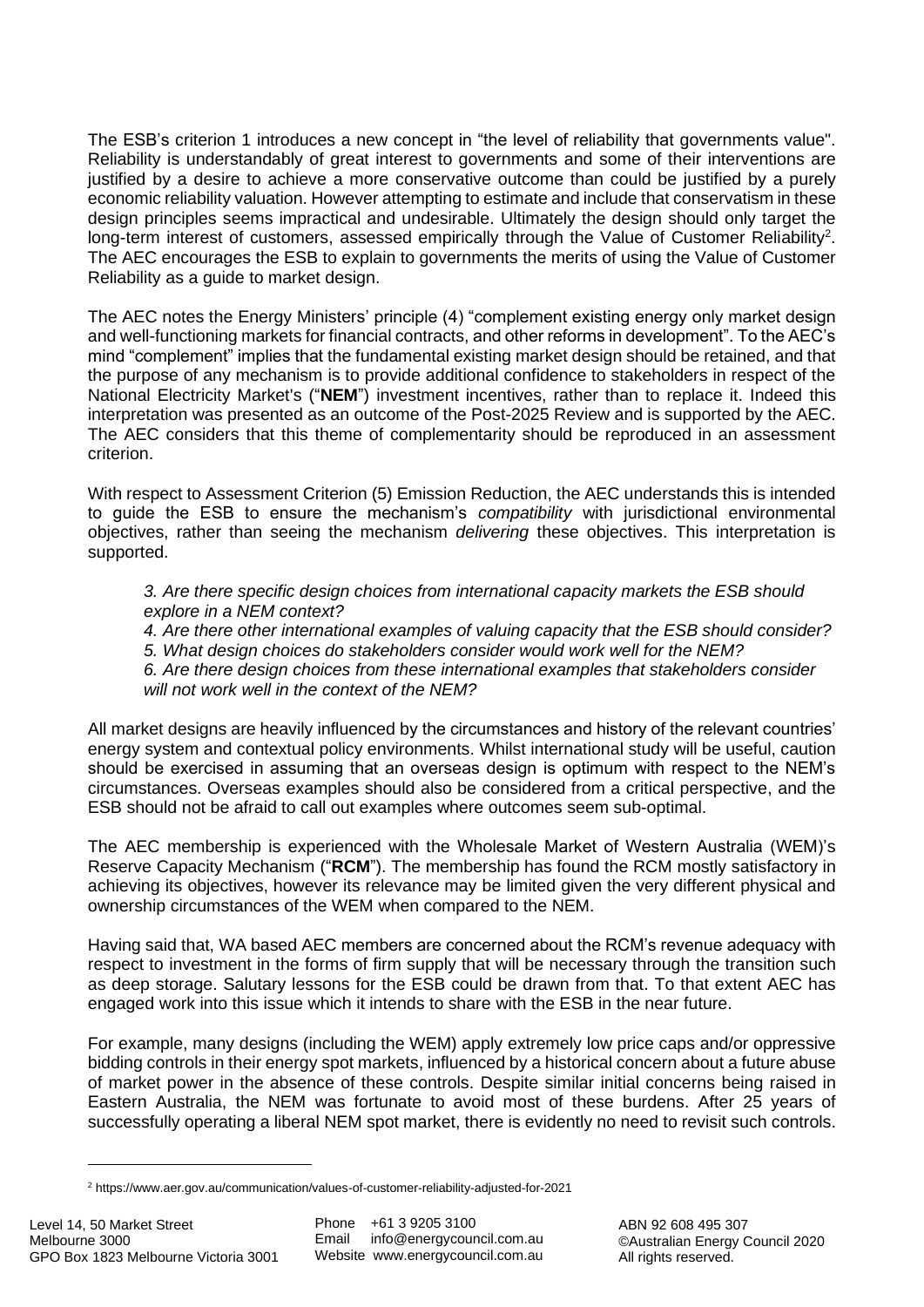The AEC considers that the NEM's relatively liberal market settings and controls were critical to its success to date. This has underpinned both the level of capacity investment and also its success in operating a day to day decentralised dispatch process<sup>3</sup>. Whilst the ESB is contemplating a capacity support mechanism to sit alongside the energy-only market, the AEC considers that the philosophy behind these settings should remain. In that regard, the ESB should approach the work on the assumption that the existing energy-only spot market incentives and risks continue.

The AEC supports the contemporaneous work by the Reliability Panel's four-yearly Reliability Standards and Settings Review which will assume an on-going energy-only market. If the ESB takes the view that the objective of the capacity mechanism is to provide some additional confidence to the NEM's existing investment mechanism without replacing it (Energy Ministers' principle 4) then there is no need to revisit the Panel's recommendation. Revisiting it could counter-productively reduce reliability confidence.

*7. Do you have any views on whether there are other design areas the ESB will need to consider in the design of a capacity mechanism? 8. Has the ESB accurately reflected the trade-offs to be considered for each core design area?*

As noted in section A14 of the AEC's Post-2025 final submission<sup>4</sup>, the key challenge in designing any mechanism is to ensure it is compatible with tomorrow's power system rather than yesterday's. The most critical problem being experienced in all capacity markets, including the WEM, is that they were designed to resolve the traditional power system's critical condition: having sufficient conventional capacity to meet an instantaneous peak of passive demand. This can be adequately described with deterministic interpretations of capacity and demand which can then be commoditised into capacity certificates and simple annual surrender obligations. The future power system critical condition will however be subject to many stochastic and energy-limited variables that cannot be described deterministically.

This explains the AEC's view that existing energy-only market risks expressed through its settings must not be weakened regardless of the development of a capacity mechanism. The power system's most critical stresses are likely to change. For example, the present stress point of brief extreme summer demand peaks are likely to ease with the investments in shallow storages. Instead new stresses will arise during extended winter energy droughts that do not coincide with peaks in consumer demand. It is unlikely that a deterministic mechanism matched to demand peaks can address these events. However, if high price caps<sup>5</sup> are retained, such droughts will be result in high spot prices which underpin the existing contracting and investment mechanisms.

In such a scenario, an external capacity mechanism built around the summer peak may in fact be of less significance to investment than the strong energy-market signals arising from the existing market design in winter. Such an outcome would not be undesirable.

A sense that comes across in the overseas capacity mechanisms described in table 1, and the approach proposed for the ESB in figure 2, is that the designs are approached with supply side thinking. This approach tends to relegate demand-side incentives to an added on detail rather than a core part of the design.

*9. Do stakeholders have views on the definition of reliability at risk periods? 10. Which of the above derating methods would work best and why?*

<sup>&</sup>lt;sup>3</sup> In respect of the role of the market settings supporting an effective decentralised dispatch process, the AEC engaged detailed advice in 2020 that can be found here[: https://www.energycouncil.com.au/analysis/scheduling-and-ahead-markets/](https://www.energycouncil.com.au/analysis/scheduling-and-ahead-markets/)

<sup>4</sup> <https://www.energycouncil.com.au/media/ynoiqhw5/aec-response-to-p2025-market-design-consultation-paper.pdf>

<sup>&</sup>lt;sup>5</sup> The existing cumulative price cap may potentially interfere with necessary sustained high prices in these events, however the AEC notes this will be considered by the Reliability Panel's review.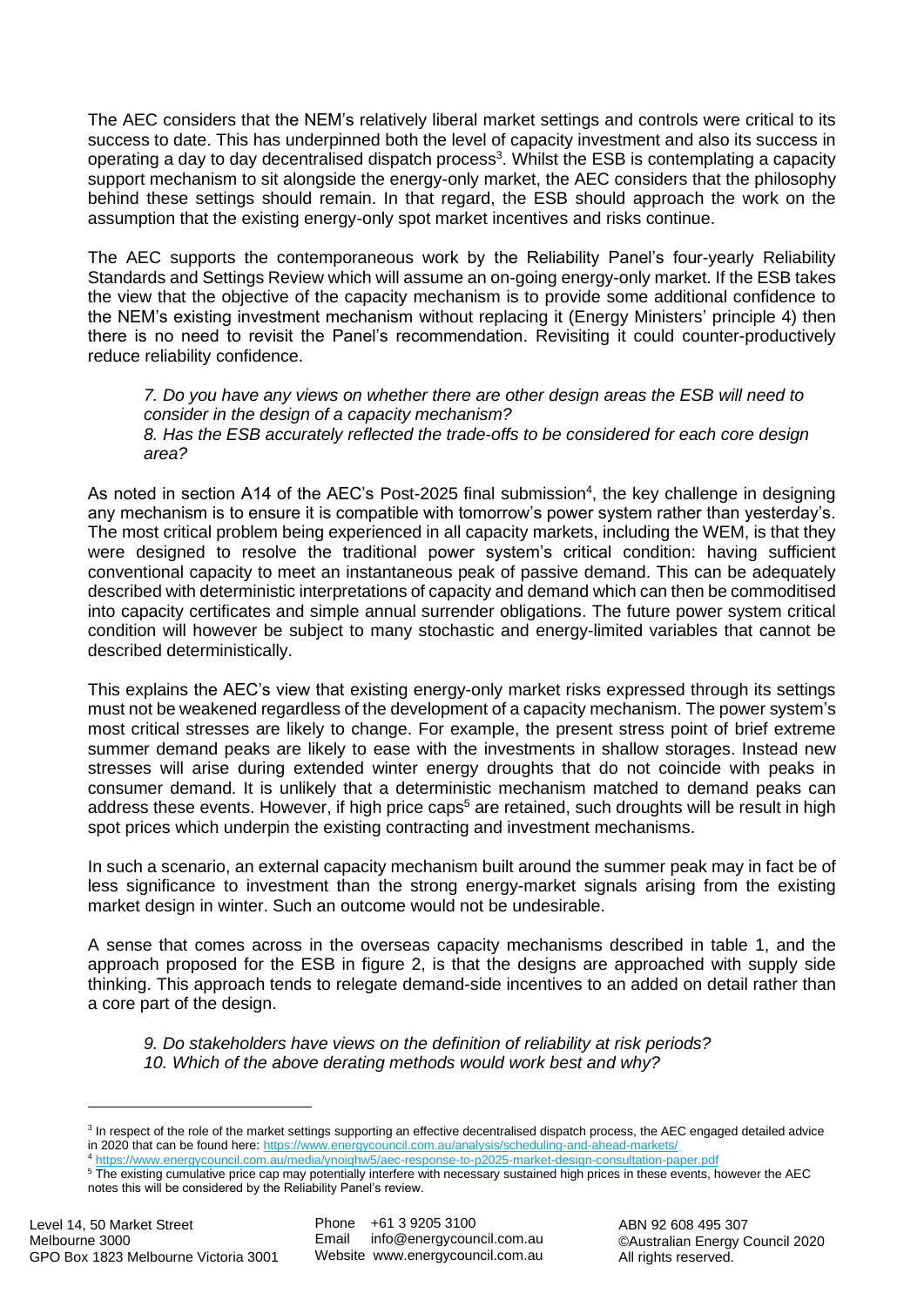*11. Are there any other issues the ESB needs to consider when developing the approach to defining capacity?*

The discussion in 5.1.1 about defining "at risk periods" leads to a fundamental question: *what condition defines the scope of the capacity mechanism?* It is important to resolve what problem the mechanism seeks to solve before designing it. The Paper describes four potential critical system conditions:

- (a) Total installed firm capacity versus annual peak instantaneous demand;
- (b) Rate of change to manage expected changes in supply/demand;
- (c) Ability to respond to unforecasted changes in supply/demand; and,
- (d) Energy limitations.

Conventional capacity mechanisms such as the WEM's were designed only to explicitly resolve (a). As discussed above, the future market is more likely to be affected by (d) and the Paper recognises this and suggests ways of capturing energy limitations through discounted deterministic accreditations. Unfortunately this simplification will imply major losses of accuracy.

(b) and (c) are not normally seen as a function of a capacity mechanism. In the NEM, these have historically been resolved through the natural incentives of the spot market and its very high price cap. The Australian Energy Market Commission is contemporaneously considering whether an operating reserve or ramp mechanism is necessary to support those incentives. Attempting to address (b) and (c) within the capacity mechanism seems likely to confuse the work.

The AEC's consultancy on the WEM's RCM is investigating the challenges of capturing the energylimited storage within a capacity mechanism. On top of the rule-based de-rating approach described in this paper, there is also the large issue on when and how the resource is to be charged. In the WEM's case, this requires the Australian Energy Market Operator to pre-define time blocks, for which storage will be penalised if it is not fully charged to support. As the AEC's consultant puts it, this design "effectively delegates dispatch timing decisions from the asset owner to the market operator".

Should the design retain the existing market's high spot price caps with its natural incentives to operate storage conservatively, such timing definitions may not be necessary and dispatch decision can be left with the owner.

The definition of "at risk" periods opens challenging issues with respect to active demand-side operations. Retailers presently develop arrangements with customers that act to reduce consumption at times of high price and rely on the present decentralised dispatch process to forecast and activate it. The recognition of demand-side action through reduction in retailers' peak load liabilities during the "at risk" periods will change retailers' approach to its activation. Like storage, this could have the effect of delegating the scheduling of demand-side response from the retailer to the market operator.

### *12. In the context of the NEM, what do you consider to be the main advantages and disadvantages of the three options outlined above?*

During the Post-2025 Review, the ESB preferred to focus work on a decentralised design that built off the existing Retail Reliability Obligation (RRO). This design is expressed in the Paper as option 1a. This is presented as the most "decentralised" option.

Since that time there has been evident progression in the thinking of the ESB, much of industry and the AEC. Firstly it should be noted that all three of the listed options imply considerable centralisation of decision making compared to the status quo. In particular the following decisions - the most fundamental planning decisions of any power system – will be equally centralised in all options: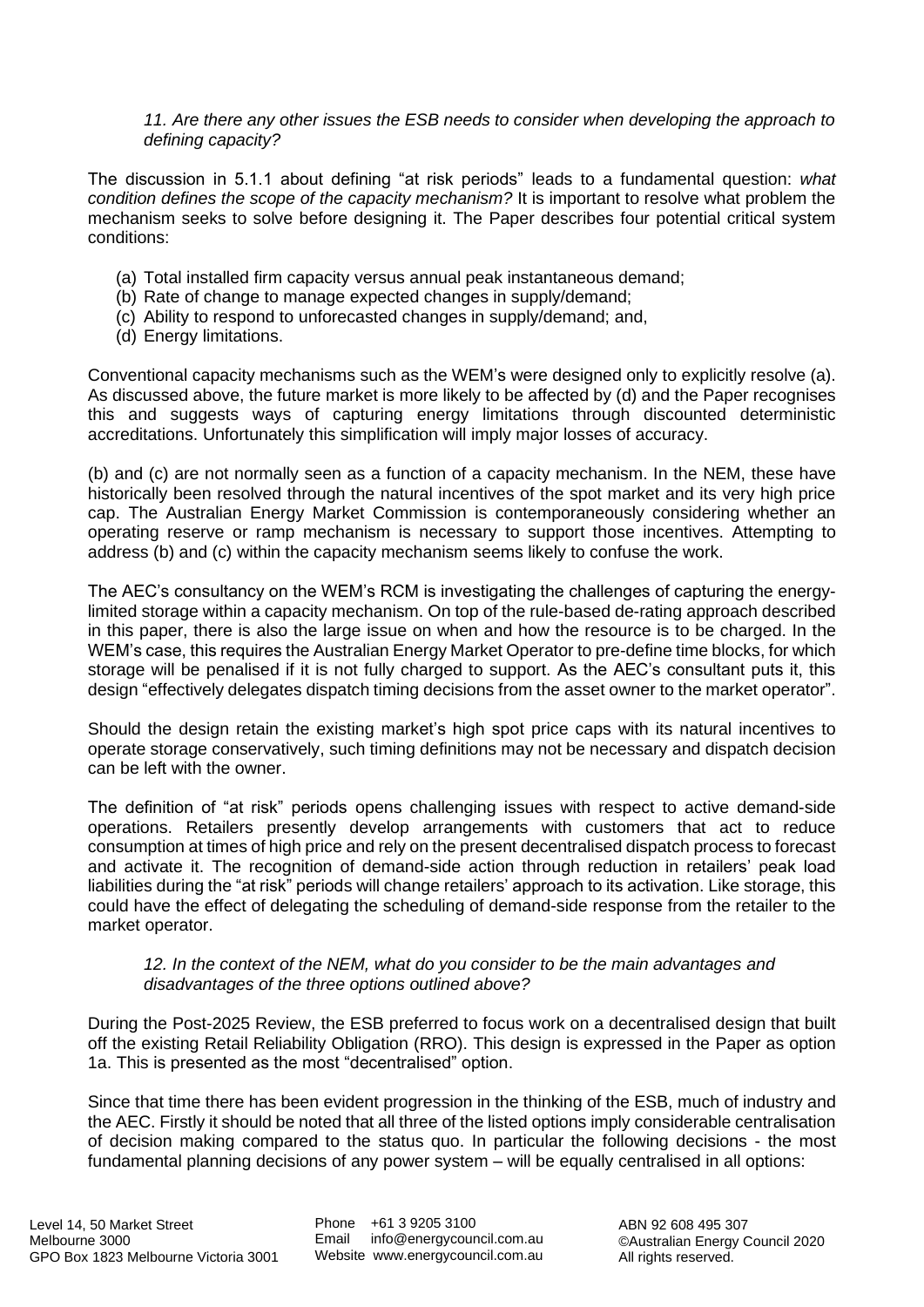- The determination of the "quality" of all assets in terms of their ability to support the power system, and,
- The determination of how much of, and when, those assets must be procured.

Having made the decision to depart from an energy-only market, the different levels of centralisation/decentralisation between 1a, 1b and 2 are relatively second order and discussed below.

The AEC naturally prefers to leave long-term contracting as a matter between market participants as would happen for capacity certificates in both options 1a and 1b. The AEC also sees theoretical advantages in keeping retailers responsible for forecasting their own peak load through the ex-post compliance of option 1a.

However it should be noted that the long-term contracting arrangements of 1a and 1b, by being decentralised, are less obvious to external stakeholders compared to centralised contracting under option 2. In options 1, information about investment and disinvestment would be through the same media as occurs currently, for example the Electricity Statement of Opportunities potentially augmented by a new certificate registry or trading platform. This leaves a question as to whether 1a/1b could sate the concerns about the NEM's present decentralised investment regime that has triggered this exercise. It is possible the concerns would persist, and harmful interventions continue.

Option 1a was presented in the Post-2025 Review as a physical replacement of the existing RRO. Should the ESB implement one of the other options, the AEC retains its firm view that the RRO will have been superseded and should be retired. This expectation should be clarified by the ESB against all options.

# *13. Which of the procurement approaches is best suited to the NEM and why?*

With respect to the procurement method itself, the AEC points to another salutary lesson from the WEM with respect to auctions. The WEM's capacity mechanism payments were historically provided from an administratively determined fund shared across all accredited capacity. This provided recipients with a relatively stable income, but also resulted in inefficient over supply. As proposed in the ESB's Paper, the scheme was reformed in favour of an auction arrangement with a centrally determined demand curve. This was the correct signal with respect to new-entry, however if applied upon existing assets would have created a tremendous financial impairment. Thus for a transitional period existing assets have been granted an administratively set floor price which the AEC supported.

Whilst not disagreeing with the attractions of auctions in finding an efficient clearing price for new entry, the ESB needs to consider whether an auction and floating price is appropriate for existing assets. The AEC also notes the UK experience where the first auctions produced surprises with respect to existing assets. Relatively young and efficient plants bid higher than older plants and were not cleared and subsequently closed as stranded assets.

### *15. Are there any other issues the ESB needs to consider when developing the approach to transmission constraints and interconnectors?*

With respect to transmission congestion, this is particularly complex as the NEM's existing design does not ration access until the moment of dispatch. Therefore, when recognising assets' ability to deliver capacity to customers, there is no readily available mechanism to ration access. In the case of the WEM, this was more straightforward because the RCM is linked to an existing firm-access regime.

A holistic access regime such as those used in North America would provide a mechanism for rationing capacity access. However the ESB's proposed Congestion Management Model does not

Phone +61 3 9205 3100 Email info@energycouncil.com.au Website www.energycouncil.com.au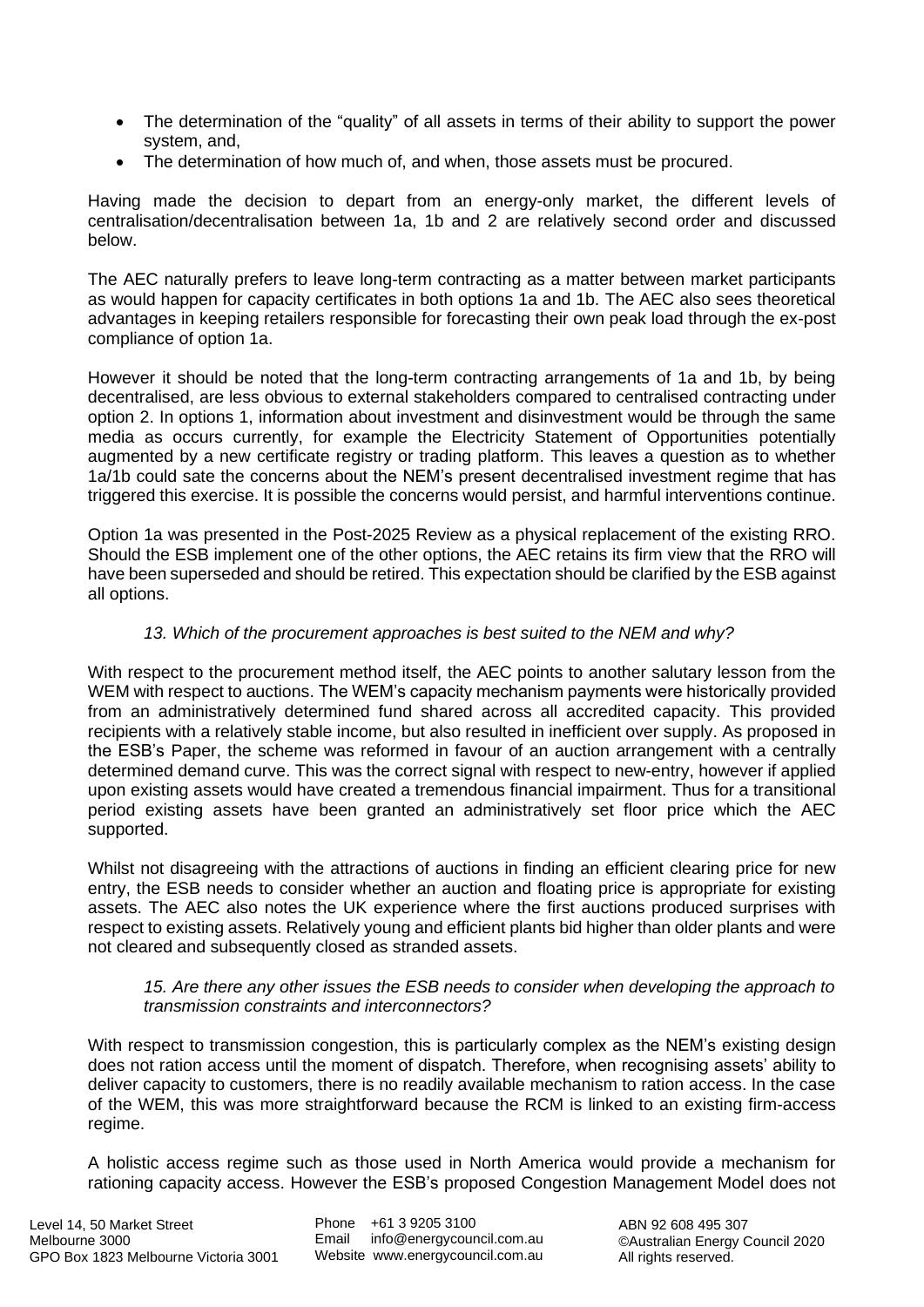seem to provide one, because for non-firm generators access will remain unknown until the moment of dispatch. For the NEM, it would seem necessary therefore to develop a new tool to attempt to determine access ex-ante.

With respect to interconnectors, the AEC would support the purchase of inter-regional settlement residues as an acceptable capacity instrument, to the extent it could be judged as firm, potentially using a process similar to that used by the AER for the RRO. Market Network Service Providers ("**MNSP**s") should be recognised similarly to firm generators, presuming there is supply/demand diversity between the two regions and reasonable network access to regional reference nodes. These approaches would go to meeting Ministers' design principle (7).

*16. Are there any suggestions for other ways that market power could be mitigated?*

*17. What kinds of market power issues are likely to be of the greatest concern?*

*18. Are there any other issues the ESB needs to consider when developing the approach to market power mitigation?*

The AEC does not understand why this section has arisen in the Paper as it was not mentioned by Ministers and seems inconsistent with the highly competitive market conditions that have created the concerns about incentives to invest in new firm supply. Indeed, a market affected by generator market power is typically characterised by an inefficient over-supply economically withheld from customers. If that were the case in the NEM, it would not be having this discussion.

Concerns about market power in electricity markets is very much a legacy issue of historical conditions characterised by large fossil fuelled power stations with scale efficiencies, long build times and many physical barriers to entry. Today's power system has none of these elements. This topic of the declining importance of market power in the transitioning power system been deeply investigated in a consultancy sponsored by the AEC<sup>6</sup>.

The market power mitigation mechanisms observed in other markets were creations of a different era. Despite the NEM's energy-only market being also designed in that era, it took the courageous step at the time in trusting competitive processes and instituted a high price cap and only relatively light constraints on producers' freedom to self-value their product. After 25 years, the NEM's courage has been rewarded with a widely acknowledged favourable view of this design.

To the extent that market power over sources of dispatchable capacity purportedly exist, then this would be evident in the NEM's existing contract markets, and the AEC is unaware of such evidence, and, as discussed in the above report, competitive circumstances are naturally improving not deteriorating. A well designed capacity mechanism should be no more exposed to market power than the existing market.

Furthermore, a market design should never deviate from the optimum in order to intrinsically manage a perception of an uncompetitive structure. Circumstances of market power, should they exist, should be dealt with ideally through competitive new entry, and, as a last resort, by regulatory action external to the design.

Thus the AEC does not consider this area to be a priority for the project.

*19. Which of the options for demand side incentives and compliance would work well, or not work well, and why?*

*20. Which of the options for supply side incentives and compliance would work well, or not work well, and why?*

*21. Are there any other issues the ESB needs to consider when developing the approach to penalties and compliance?*

<sup>6</sup> <https://www.energycouncil.com.au/media/ar0leqfx/20181213-final-report-advice-on-nem-structure-in-light-of-technology-change-stc.pdf>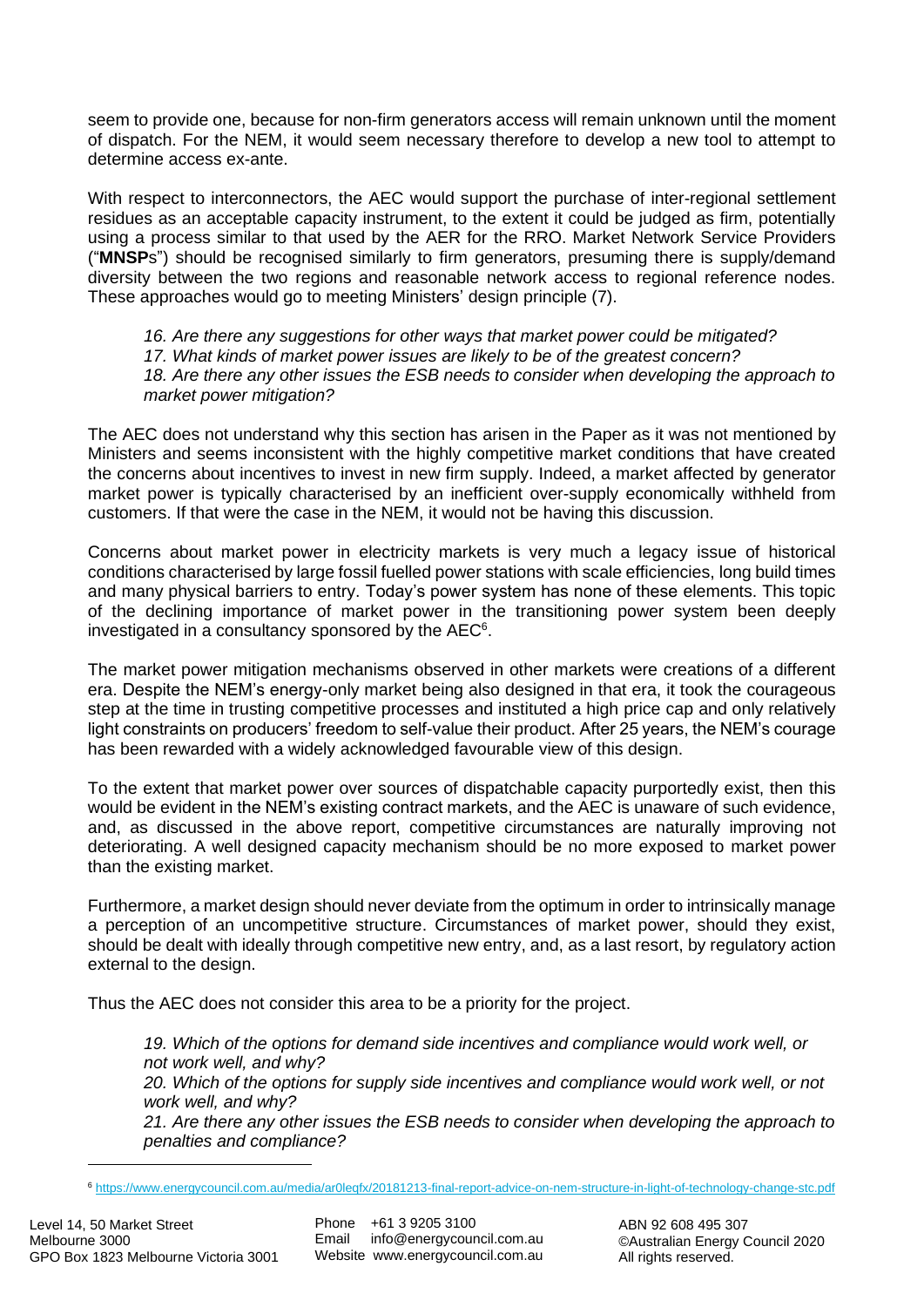As the AEC has submitted previously, the existing energy-only market with its high price cap and floor permits it to self-resolve many issues that markets without this feature would need to be administratively resolved. Regardless of whether and what capacity mechanism is introduced, the AEC strongly supports retaining these incentives through retaining at least the current level of risk implied by these market settings.

Whilst these market settings will continue to have many benefits, one advantage in the presence of a capacity mechanism is that its reliance on an administratively determined compliance regime is lessened: the spot market naturally strongly incentivises performance by both generators and the demand-side to avoid load-shedding. All capacity market compliance regimes have short-comings, but retention of the energy-only market settings will lessen their consequences.

With respect to the questions 19-21, these are difficult to engage with at this time. They will depend on whether there are changes to the existing spot market settings, and the way in which accreditation will be determined, particularly those issues in 5.1 and 5.2.

A critical question with respect to compliance regime that will have to be engaged with is that of *force majeure*. Will events that are outside the asset owner's direct control result in an administrative penalty? This goes to questions as to whether the owner should be held responsible for transmission disruption, transmission congestion, fuel supply limitations, drought, etc.

Regardless of the best efforts of participants, non-compliances are a normal and expected feature of any capacity mechanism. These can occur for such bona-fide reasons as an ill-timed forced outage, or a customer who became unexpectedly unavailable to exercise a demand response. Such non-compliances are not moral evils deserving of harsh penalties.

The AEC notes the existing RRO was developed in an unfortunately politicised environment which resulted in retailers being subject to an uncertain, and potentially excessively punitive penalty regime. In contrast, a more sensible regime exists for example in the Renewable Energy Target. Its known and a limited shortfall penalty provides enough incentive to encourage the industry to deliver the policy's intent without at the same time placing extreme risks on players who may on occasion fall short.

## **Conclusion**

The ESB is clearly taking on an extremely challenging task. Governments have subjected the ESB to an unreasonably challenging timeframe and several unreasonable and conflicting constraints. To have any chance of delivering on this task, the ESB should point these out and request clarification.

Whilst capacity mechanisms exist in many places, they each have many challenging issues, arguments and repeated adjustments. Introducing one into a 25 year old energy-only market will be anything but straightforward.

The ESB should take more seriously Ministerial Principle (4) that described the capacity mechanism as "complementary" to existing arrangements. To the AEC's mind, this implies the existing energyonly market does not require adjustment in light of a separate capacity mechanism. The AEC considers this particularly pertinent to the question of market settings and bidding freedoms.

The greatest challenge being experienced by capacity mechanisms elsewhere are the same as that facing energy-only markets: how they will handle the technology transition. The AEC is unsure whether a certificate based mechanism built around peak summer demand will address the most severe challenges that a future market will face. This is the most important of many reasons to leave the existing market incentives and risks in place.